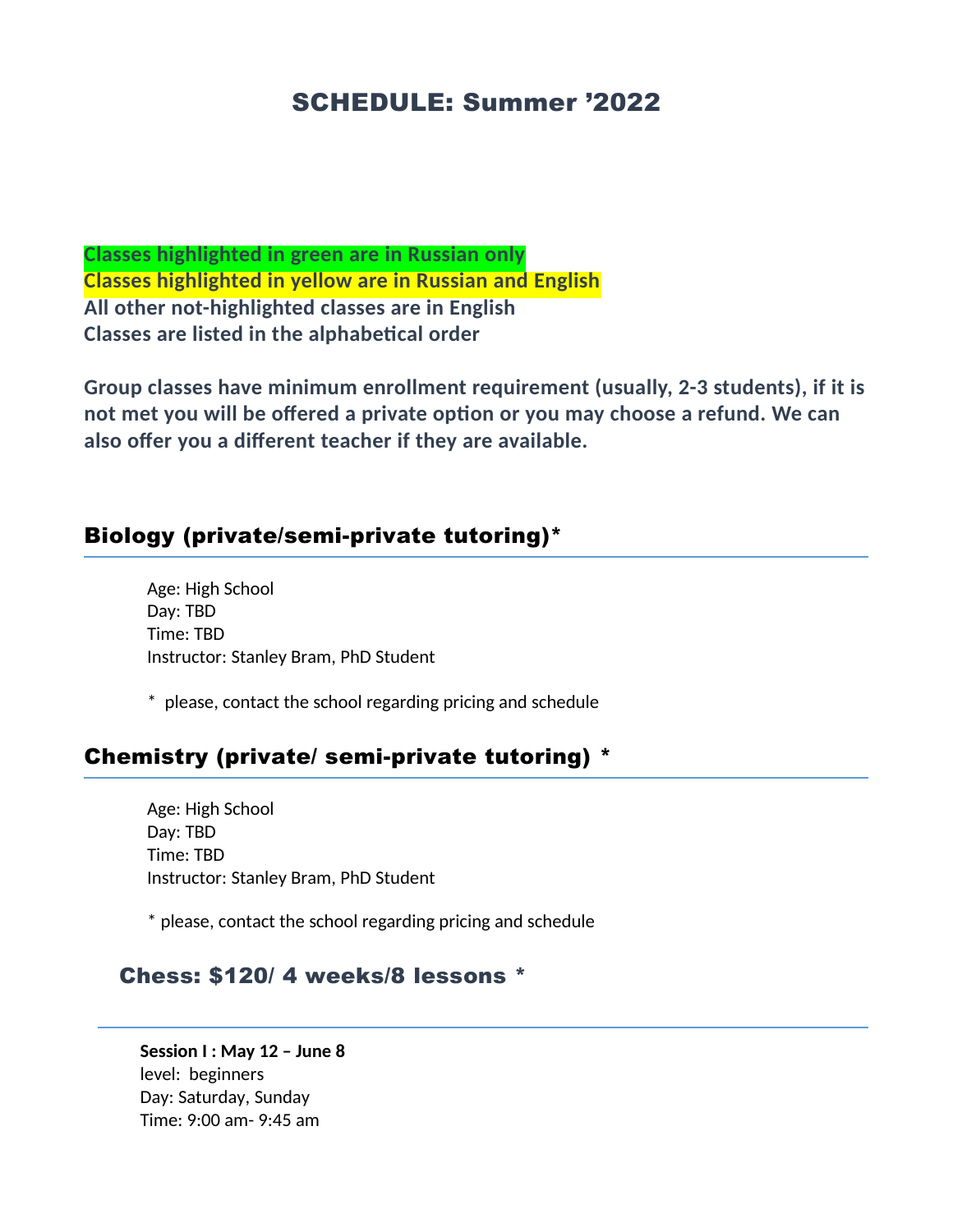Instructor: Dmitrij Gusev **Session I : May 12 – June 8** level: advanced Day: Saturday, Sunday Time: 10:00 am- 10:45 am Instructor: Dmitrij Gusev

**Session I I:** J**une 19 – July 23** level: beginners Day: Tuesday, Thursday

Time: 9:00 am- 9:45 am Instructor: Dmitrij Gusev

**Session I I:** J**une 19 – July 23** level: advanced Day: Tuesday, Thursday Time: 10:00 am- 10:45 am Instructor: Dmitrij Gusev

\* private/semi-private classes are possible. Please, contact the school regarding pricing and schedule.

## English SAT Prep \$300/8 lessons/90 min \* (May 7 – July 10)

Day: Monday \*\* Time: 5:00 pm – 6:30 pm \*\* Instructor: Sarah Wiora

\*min enrollment requirement: 3 students \*\* schedule is tentative, contact the school first

# English Essay Writing \$170/8 lessons/45 min \*(May 7 – July 10)

Day: Wednesday \*\* Time: 5:00 pm – 5:45 pm \*\* Instructor: Sarah Wiora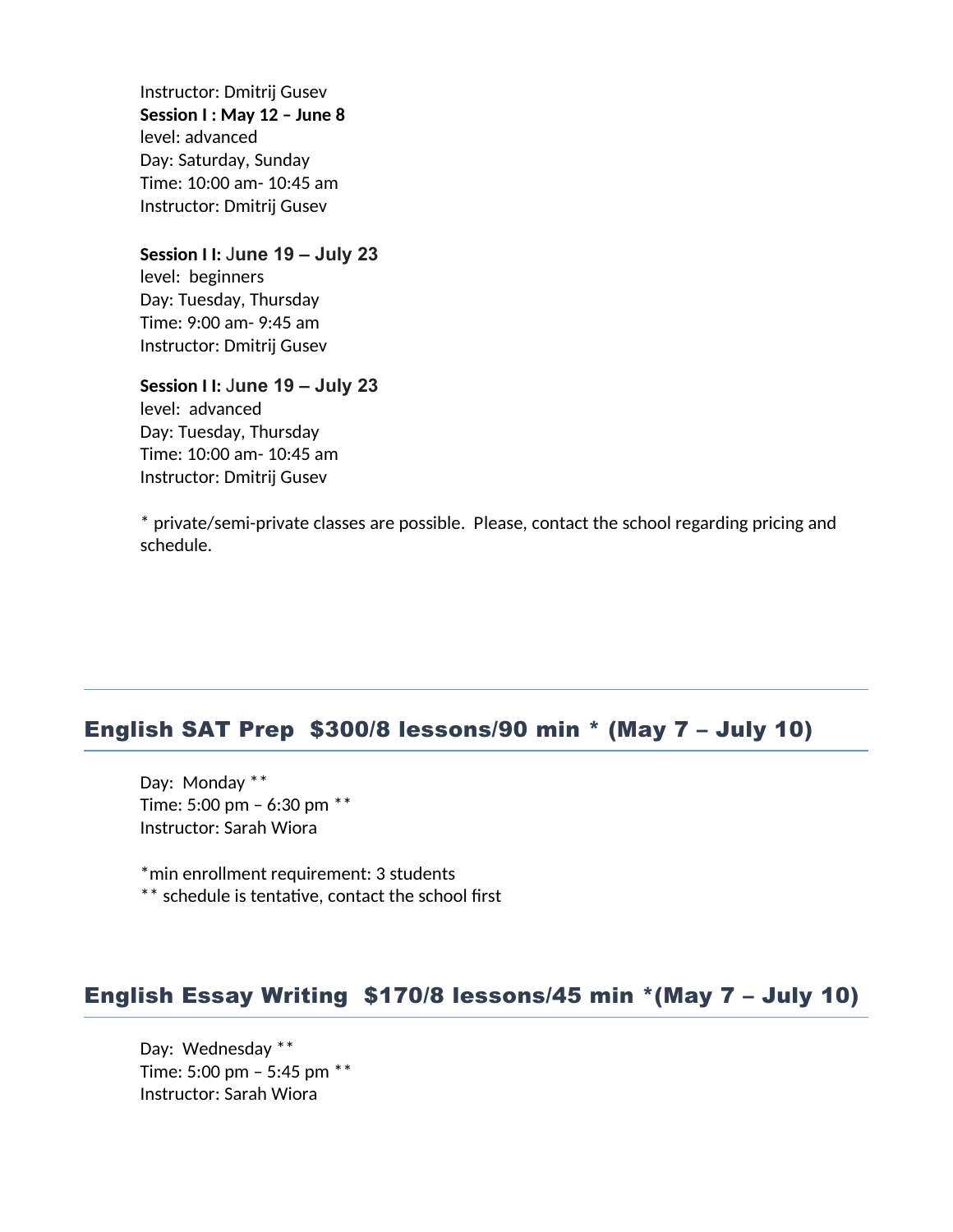\*min enrollment requirement: 3 students

\*\* schedule is tentative, contact the school first

English Language – free classes for Ukrainian refugees \*

Day: Monday/Wednesday Time: 12:00 pm – 12:45 pm Instructor: Lana Spencer

Day: Monday/Friday \* Time: 11:00 am – 11:45 am Instructor: Lana Spencer

in person

#### French. \$75/4 weeks/4 lessons \*

**Session I: May 7 - June 6**

**Session II: June 7 - July 10**

Age/level: Beginning Day: Sunday Time: 12:00 pm – 12:40 pm Instructor: Tatyana Ivanoff

\* Private tutoring is possible, please, contact the school.

#### Geography: \$75/4 weeks/4 lessons

**Session I: May 7 - June 6 Session II: June 7 - July 10 Session III: July 11 - Aug 7**

> Age: 7-12 Day: Thursday Time: 4:00 pm – 4:45 pm Instructor: Sergey Ermasov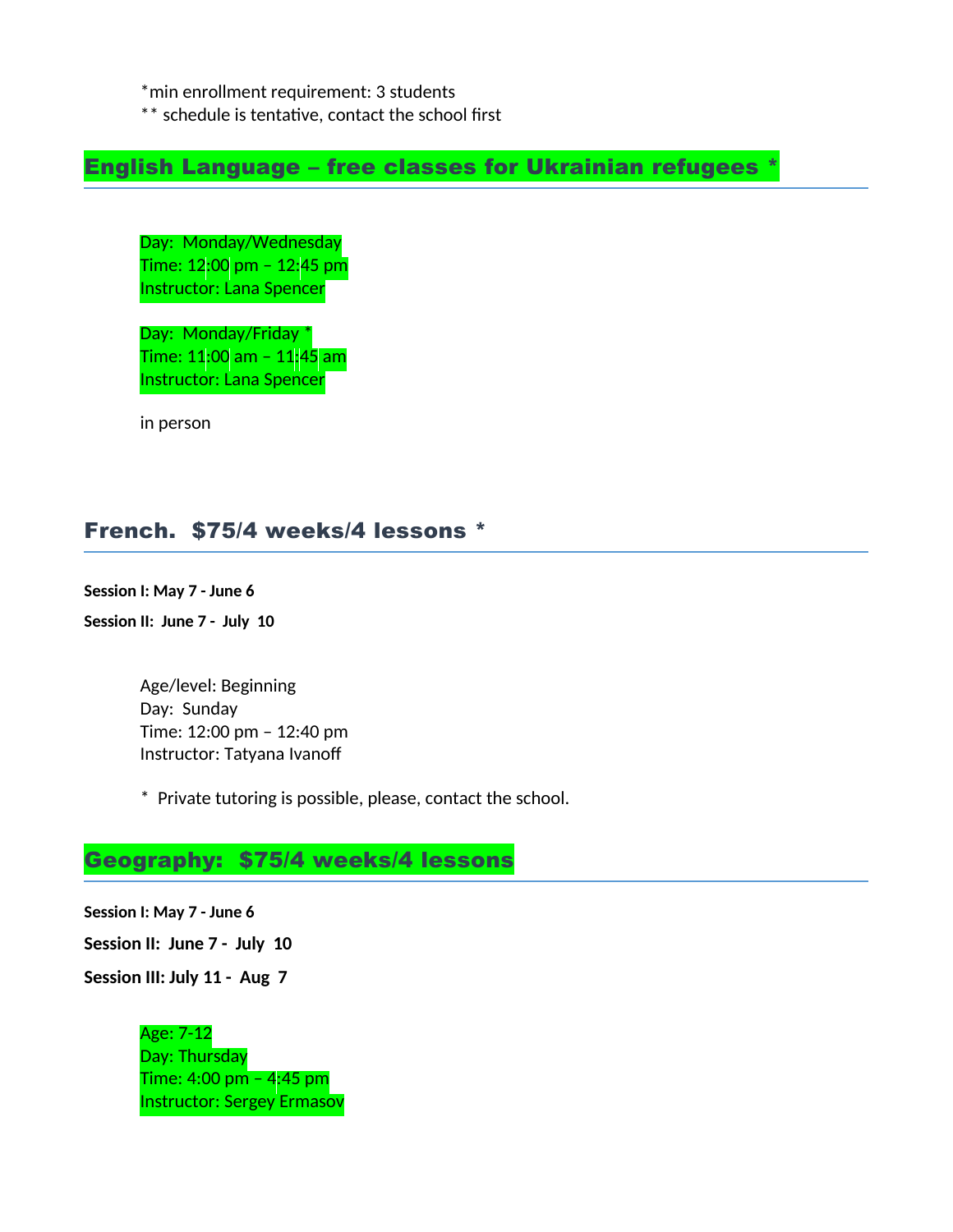Age: 7-12 Day: Friday Time: 4:00 pm – 4:45 pm Instructor: Sergey Ermasov

History: Cost \$75/ 4 weeks/ 4 lessons

**Session I: May 7 - June 6**

**Session II: June 7 - July 10**

**Session III: July 11 - Aug 7**

Age: 7-12 Day: Thursday Time: 5:00 pm – 5:45 pm Instructor: Sergey Ermasov

Age: 7-12 Day: Thursday Time: 5:00 pm – 5:45 pm Instructor: Sergey Ermasov

#### Math (tutoring): \$120/8 weeks/ 8 lessons

**May 7 – July 10**

Age: 11- 12 years old Day: Wednesday Time: 4:00 pm -4:45 pm Instructor: Sergei Filatyev

Age: 12+ years old Day: Wednesday Time: 5:00 pm -5:45 pm Instructor: Sergei Filatyev

Age: 8-10 years old Day: Thursday Time: 5 pm to 5:45 pm Instructor: Sergei Filatyev

Level: 8<sup>th</sup> grade (Pre-Algebra/Basic Algebra) Day: Tuesday Time: 5:00 pm – 5:45 pm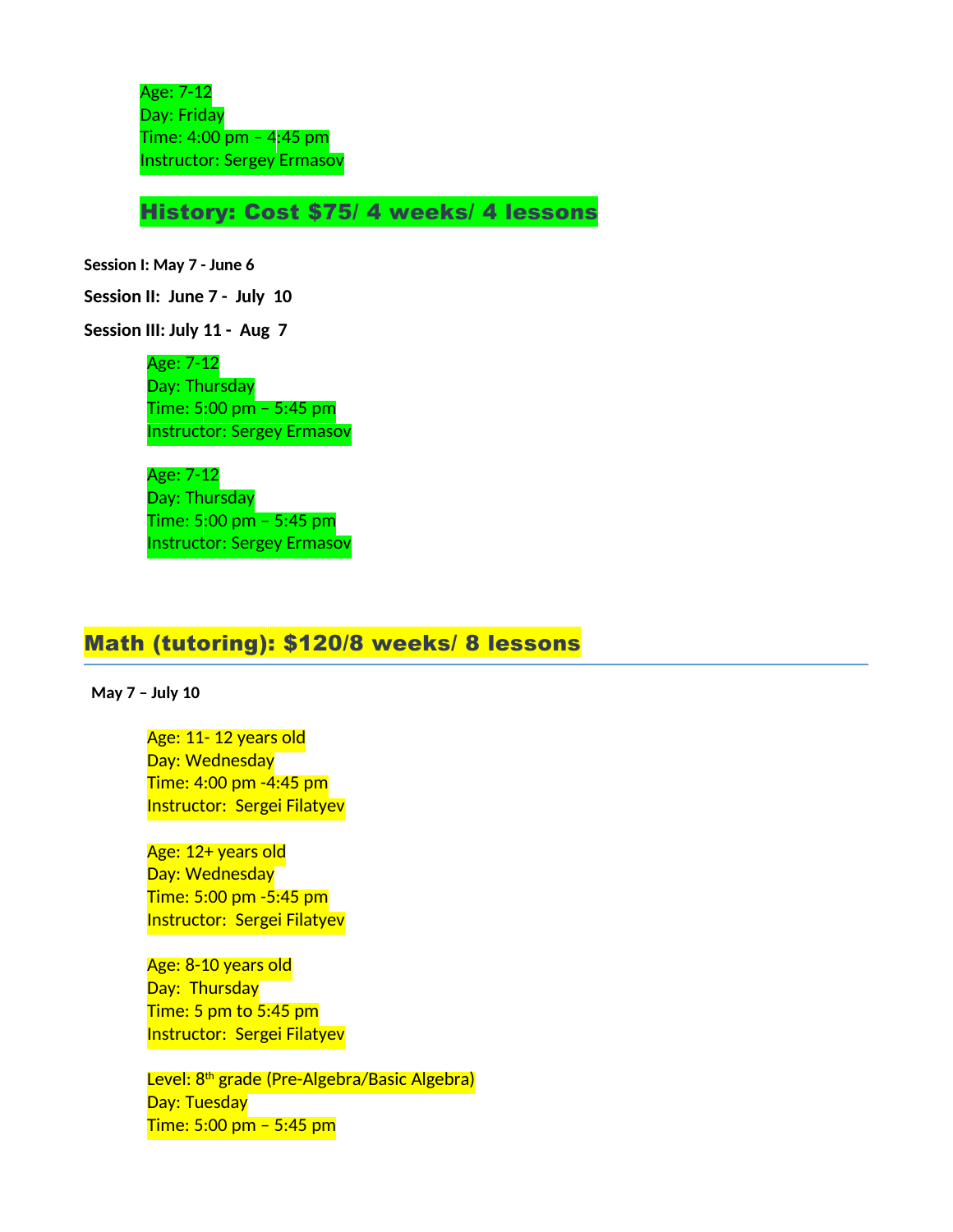#### Instructor: Irina Yoshida\*

Level: 6-7<sup>th</sup> grades Day: Thursday Time: 6:00 pm – 6:45 pm Instructor: Irina Yoshida\*

Level: 4-5<sup>th</sup> grades Day: Sunday Time: 1:00 pm – 1:45 pm Instructor: Irina Yoshida\*

\* Schedule can be adjusted if needed. Private tutoring is possible.

# Math Kangoroo Competition Preparation: \$120/8 weeks/ 8 lessons \*

**May 7 – July 10**

Age: 8-11 years old Day: Tuesday Time: 4 pm to 4:45 pm Instructor: Sergei Filatyev

\* Schedule is subject to change, contact the teacher

#### Physics : private or semi-private lessons \*

Age: High School Day: Tuesday Time: 6pm to 6:45 pm Instructor: Sergei Filatyev

\* Schedule is subject to change, contact the teacher

## Ukrainian \$120/8 weeks/8 lessons \*

**July 11 – Aug 7**

Age/level: 12+ and adults/ Beginner level